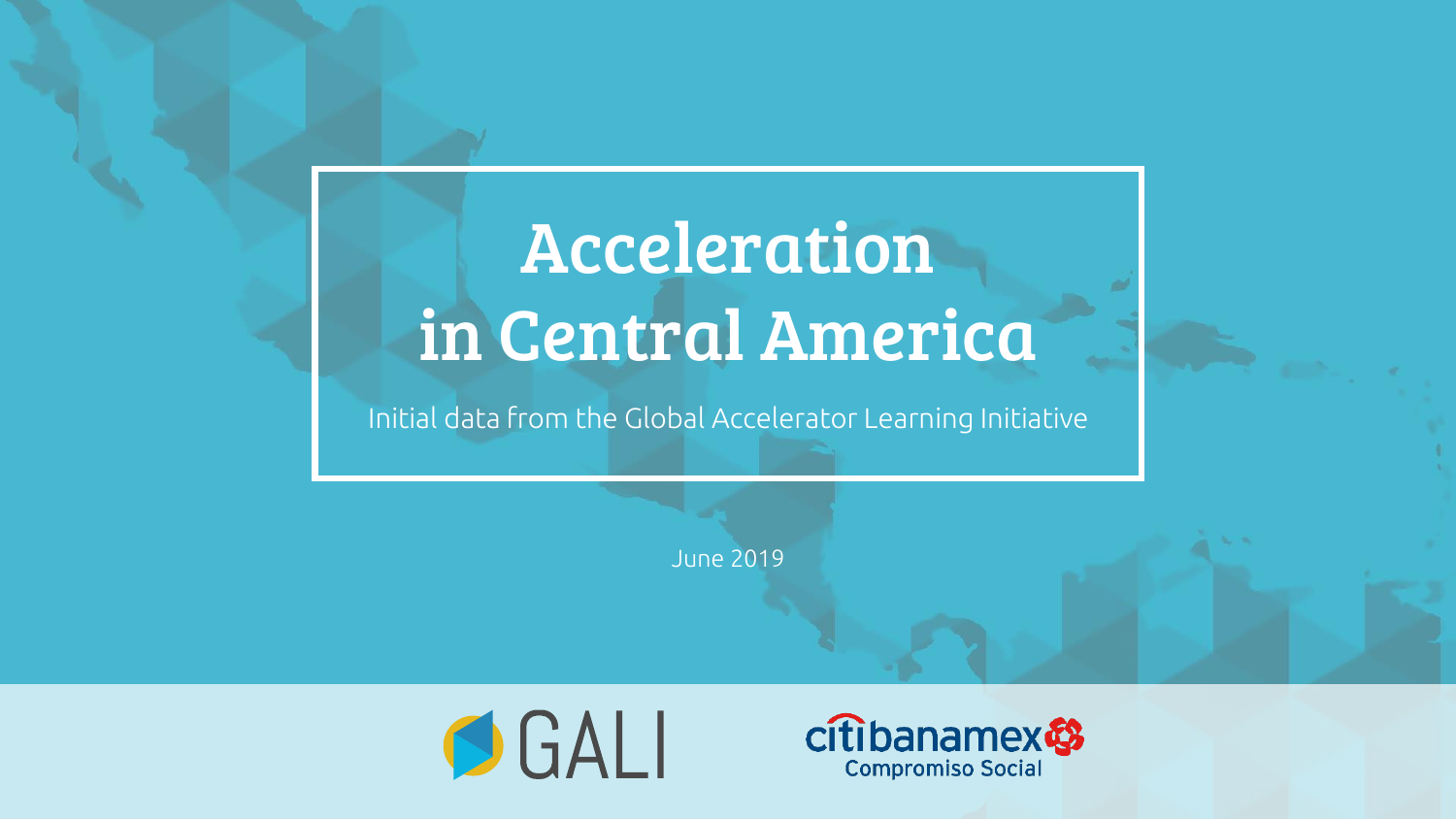## Table of contents

| <b>Background</b>                       | 3              |
|-----------------------------------------|----------------|
| About the data                          | 5              |
| <u>Venture locations</u>                | 6              |
| <u>Key takeaways</u>                    | $\overline{7}$ |
| Dive into the data                      |                |
| Business structure and age              | 9              |
| Top sectors                             | 10             |
| Venture performance                     | 11             |
| Founding teams by gender                | 13             |
| <u>composition</u>                      |                |
| Prior acceleration                      | 17             |
| <u>Prior entrepreneurial experience</u> | 18             |
| Intellectual property                   | 19             |
| <u>Accelerator selection</u>            | 20             |
| Desired benefits of acceleration        | 21             |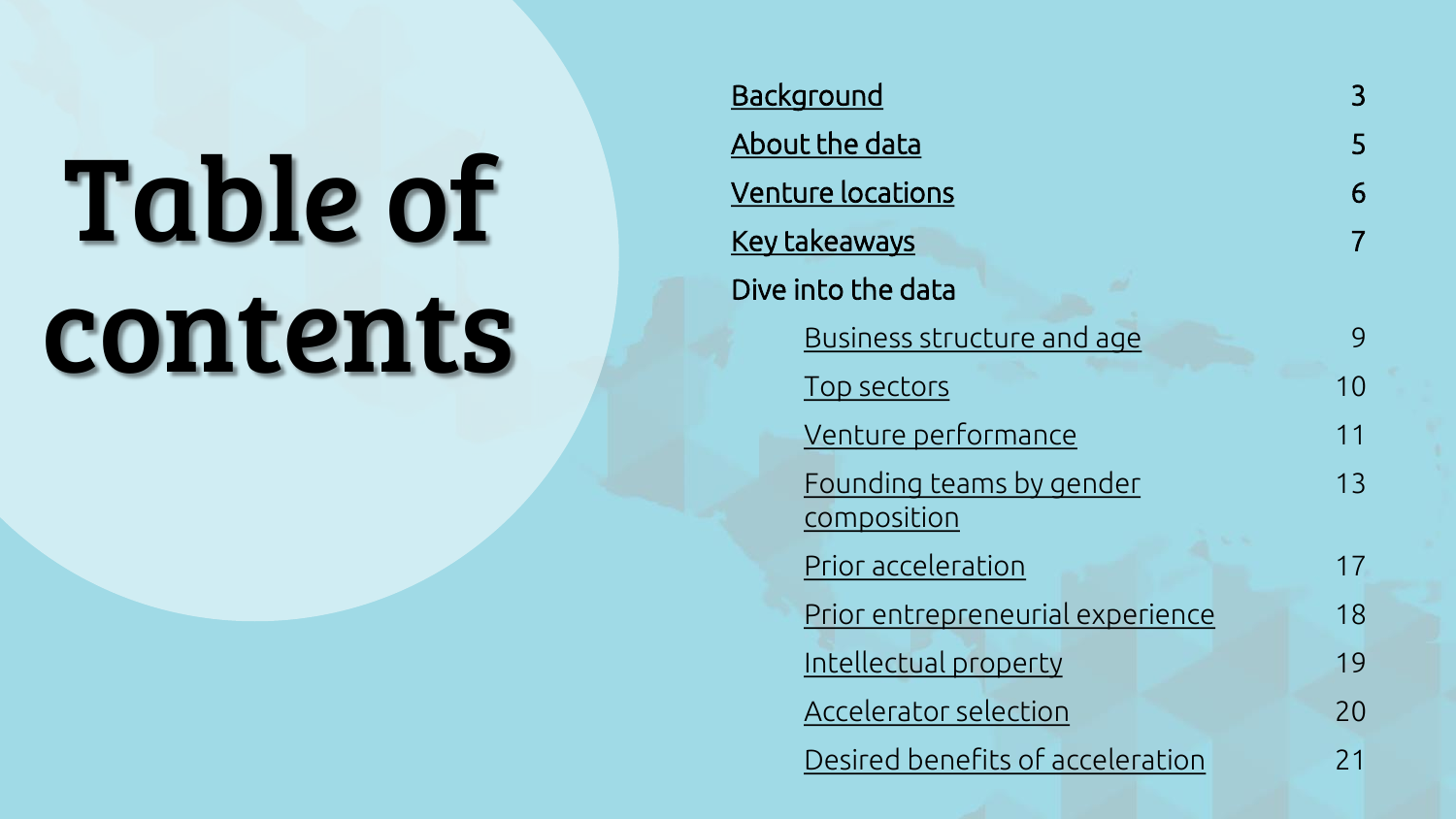#### <span id="page-2-0"></span>Background



Since 2005, hundreds of accelerator programs have emerged around the world, with funding from governments, corporations, and private foundations.



Funders are investing in these accelerators for their potential to grow successful ventures, create jobs, and build investor pipeline.



Despite this interest, we knew little about accelerator effectiveness or how differences across programs influence venture performance.

To address this gap, Social Enterprise @ Goizueta at Emory University and the Aspen Network of Development Entrepreneurs (ANDE) launched the Global Accelerator Learning Initiative (GALI) in collaboration with a consortium of public and private funders. GALI builds on the Entrepreneurship Database Program at Emory University, which works with accelerator programs around the world to collect and analyze data from the entrepreneurs that they attract and support.





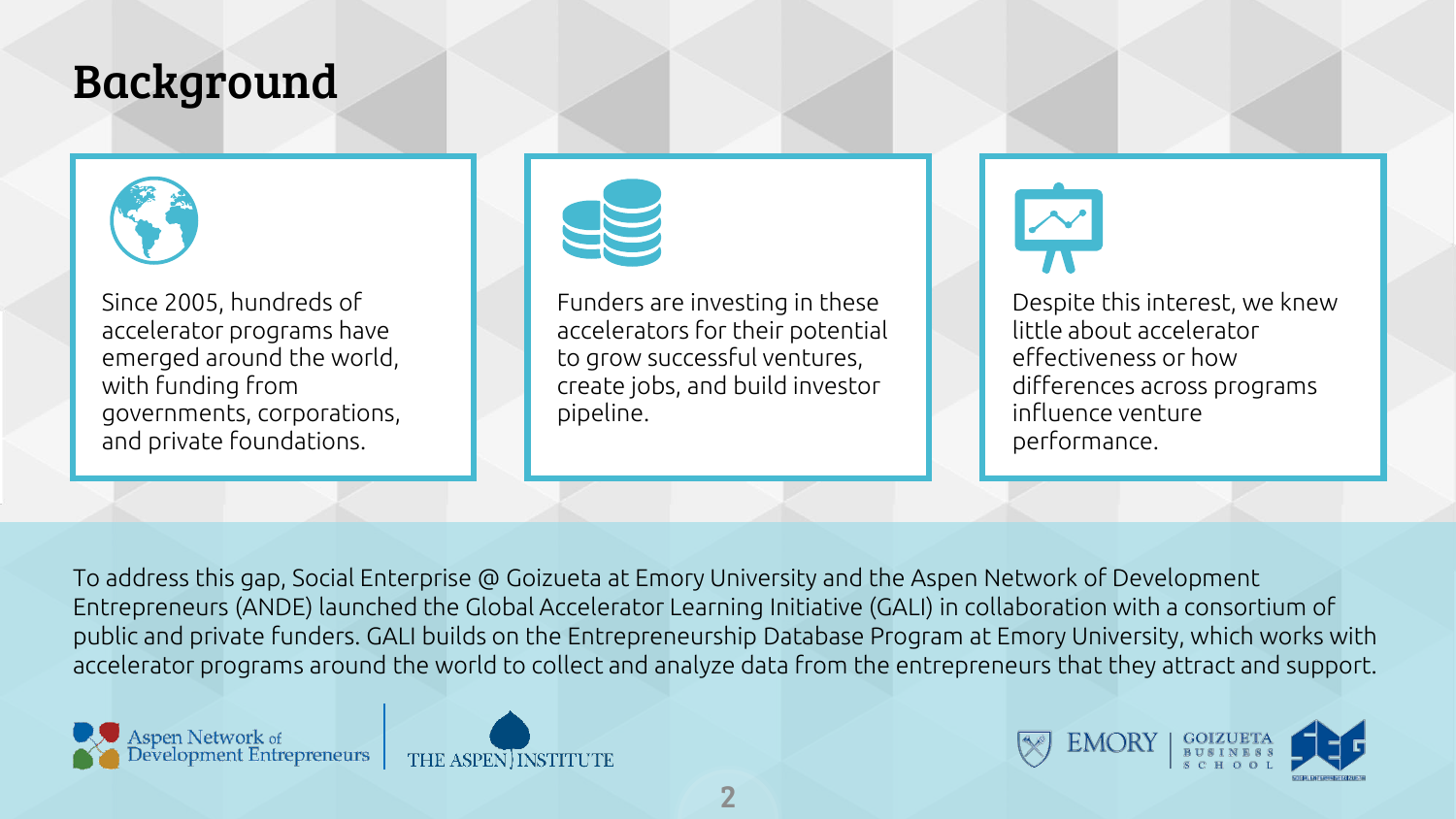#### Background



The Entrepreneurship Database Program collects information from entrepreneurs when they apply to accelerator programs. These entrepreneurs, both those selected and not selected, are then surveyed annually to gather valuable follow-up data.



This report summarizes application data collected from ventures operating in Central America that applied to participating accelerator programs between 2013 and 2018.

The observations in this data summary are based on responses from 812 early stage ventures located in Central America, from a full sample of 19,418 ventures operating across the globe.

Note on the dataset: Sample excludes duplicate application surveys, surveys with too much missing information, and surveys from entrepreneurs who declined to share their application information with the Entrepreneurship Database Program. Financial and jobs-related questions focus on prior calendar-year data, in other words, on business results from the year before applying to acceleration programs.

Note on benchmark groups: This summary often compares data from Central America to "Latin America" and the "Global Sample". The global sample includes the entire dataset of 19,418 ventures, which primarily operate in Latin America & Caribbean (34%), Sub-Saharan Africa (26%), USA & Canada (22%), and South Asia (11%). Ventures in the Latin America sample primarily operate in Mexico (36%), Chile (17%), and Brazil (13%).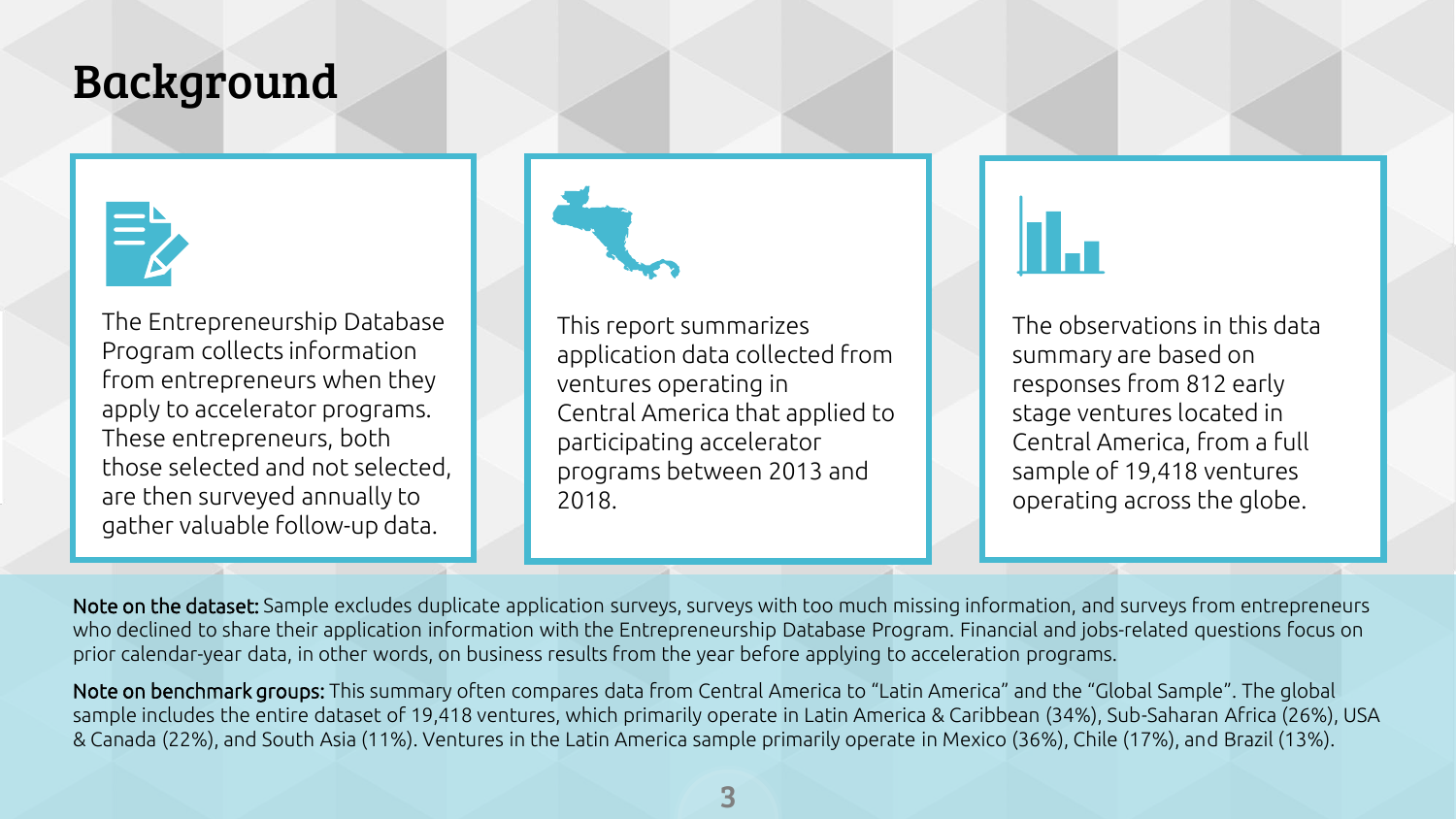### <span id="page-4-0"></span>About the data

This summary includes information from 812 ventures operating in Central America, that applied to one of 56 accelerator programs between 2013 and 2018.\*



\*27 accelerators contributed data from 56 programs, including programs that operated in Central America and others that operated elsewhere but received applications from Central America.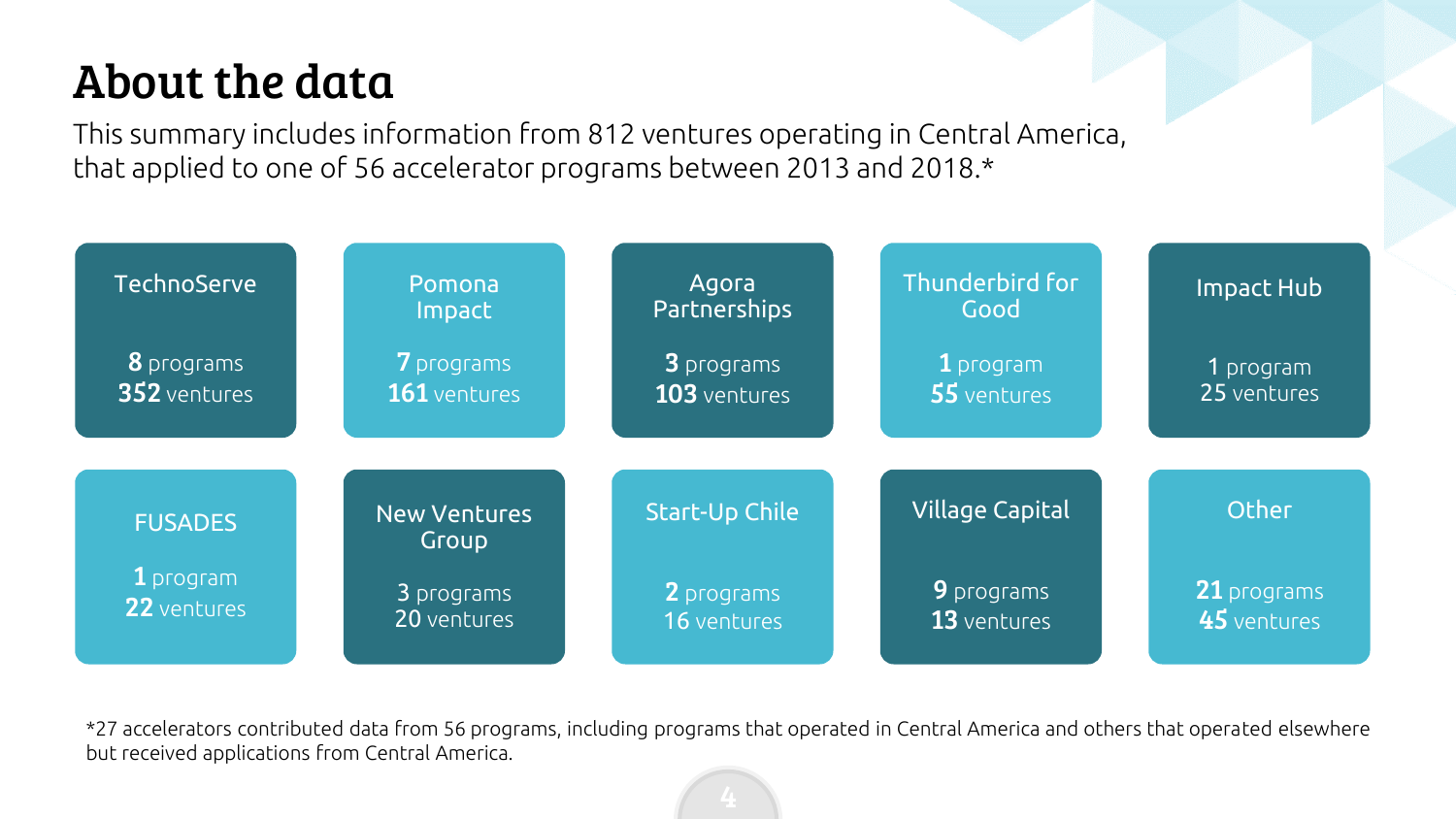#### <span id="page-5-0"></span>Venture locations

These ventures operate in 7 countries in Central America.

117

1

221

259

73

28

113

| 1              | Nicaragua     | 259 |
|----------------|---------------|-----|
| $\overline{2}$ | Guatemala     | 221 |
| 3              | El Salvador   | 117 |
| 4              | Honduras      | 113 |
| $\overline{5}$ | Costa Rica    | 73  |
| 6              | Panama        | 28  |
|                | <b>Belize</b> |     |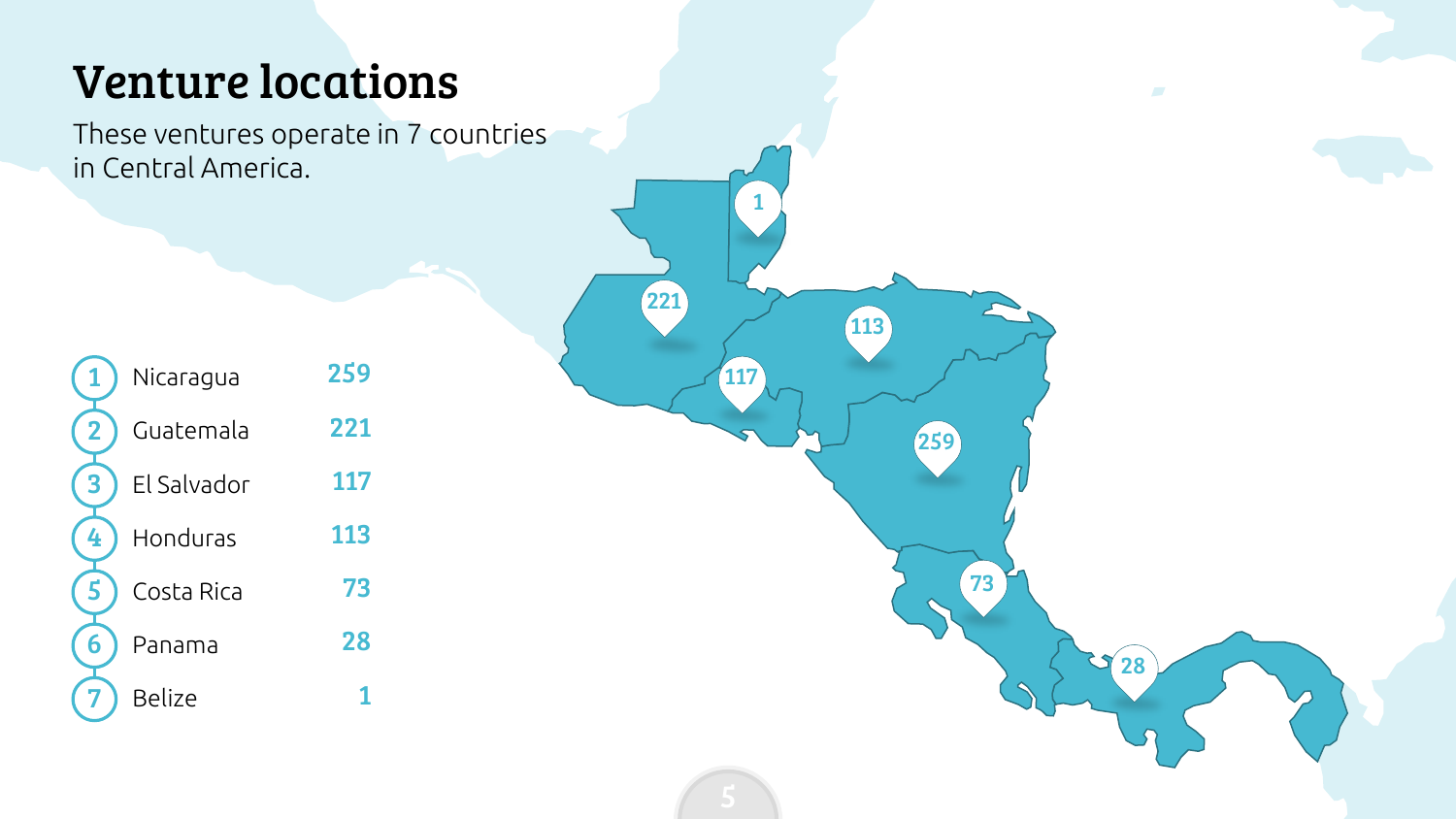#### <span id="page-6-0"></span>Key Takeaways

| Central American         |
|--------------------------|
| ventures were more       |
| likely to report revenue |

At the time of application, ventures in Central America were more likely to report prior-year revenue and employees in comparison to both the global sample of ventures and the Latin America sample.

Ventures most commonly raise debt by the time of application

For ventures operating in Central America, the most common form of financing raised at the time of application was debt, followed closely by philanthropic support.

Business skills are a key need among Central American ventures

Central American ventures most commonly listed the development of business skills as the top benefit they hope to gain through acceleration, as opposed to the global sample where access to a network was most often ranked first.

Founders with prior founding experience were more advanced

Ventures with prior entrepreneurial experience were more likely to report revenue, employees, and philanthropic capital upon application to an accelerator than those without this experience.

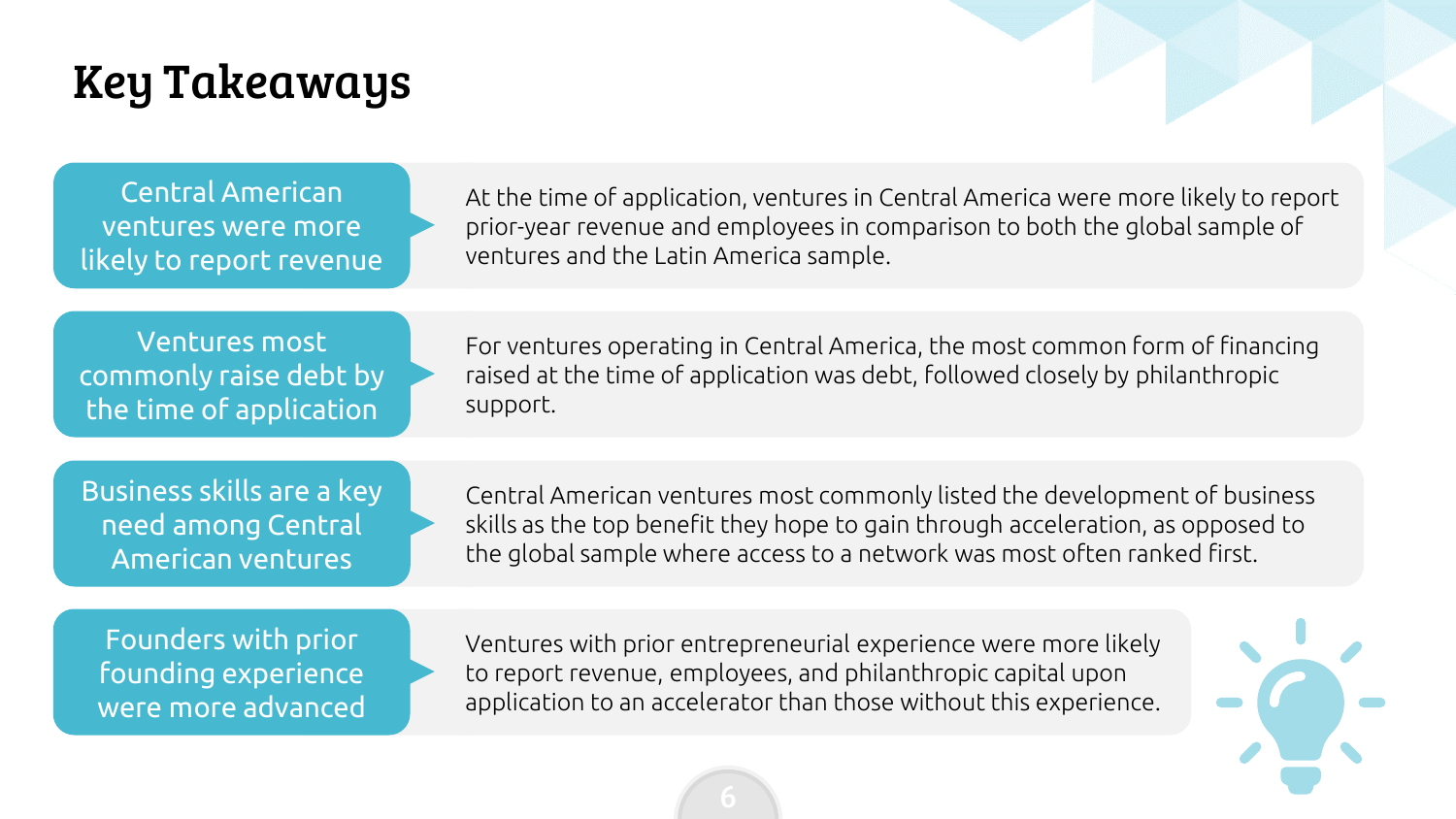## Dive into the data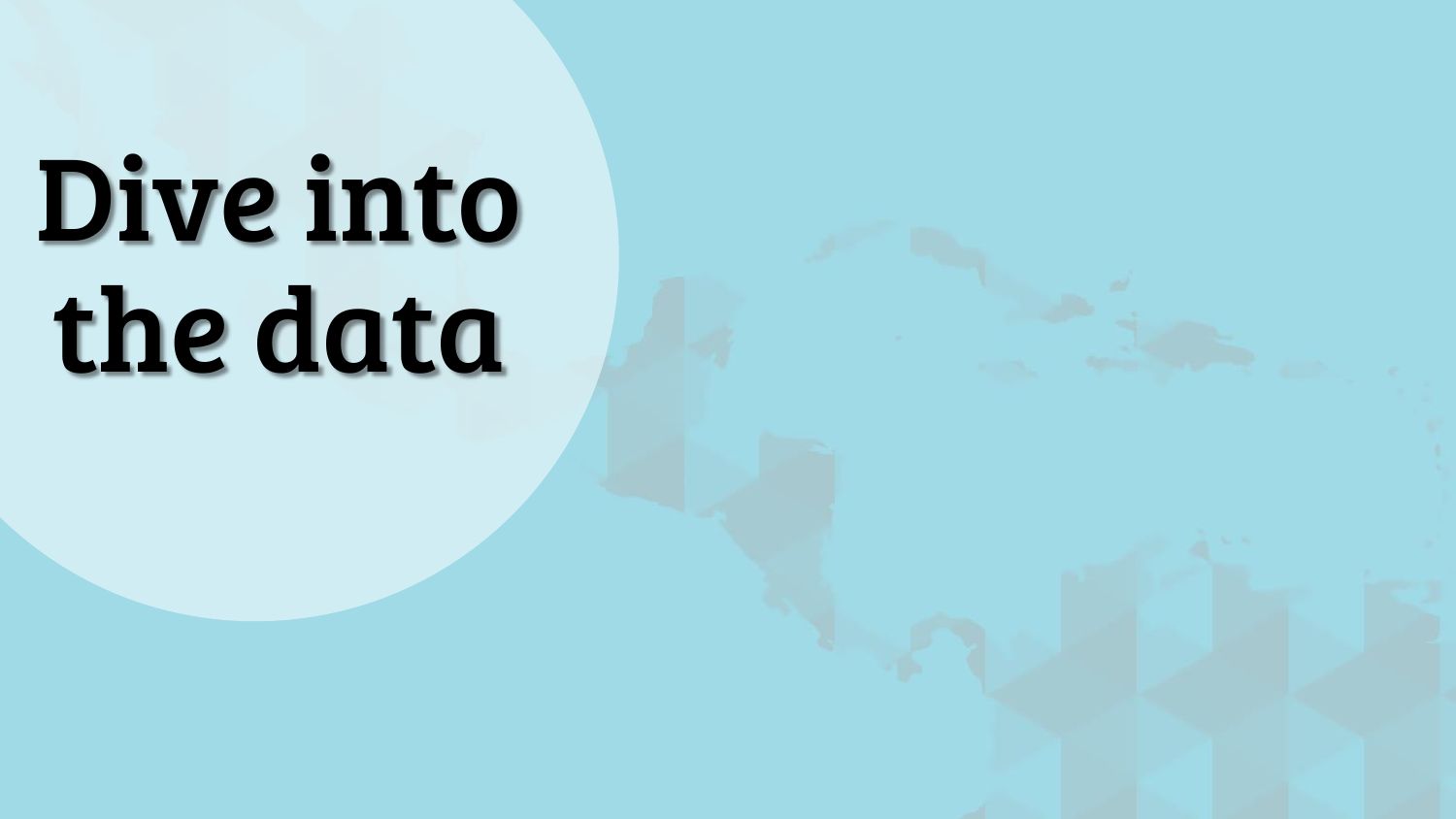#### <span id="page-8-0"></span>Business structure and age

Most ventures are for-profit companies, with a median age of 3 years.

#### Median Age

| For-profit |     |
|------------|-----|
| Nonprofit  |     |
| Other      | 2.5 |
| Undecided  |     |

# For-profit, 629 Nonprofit, 87 Other, 54 Undecided, 42 Business Structure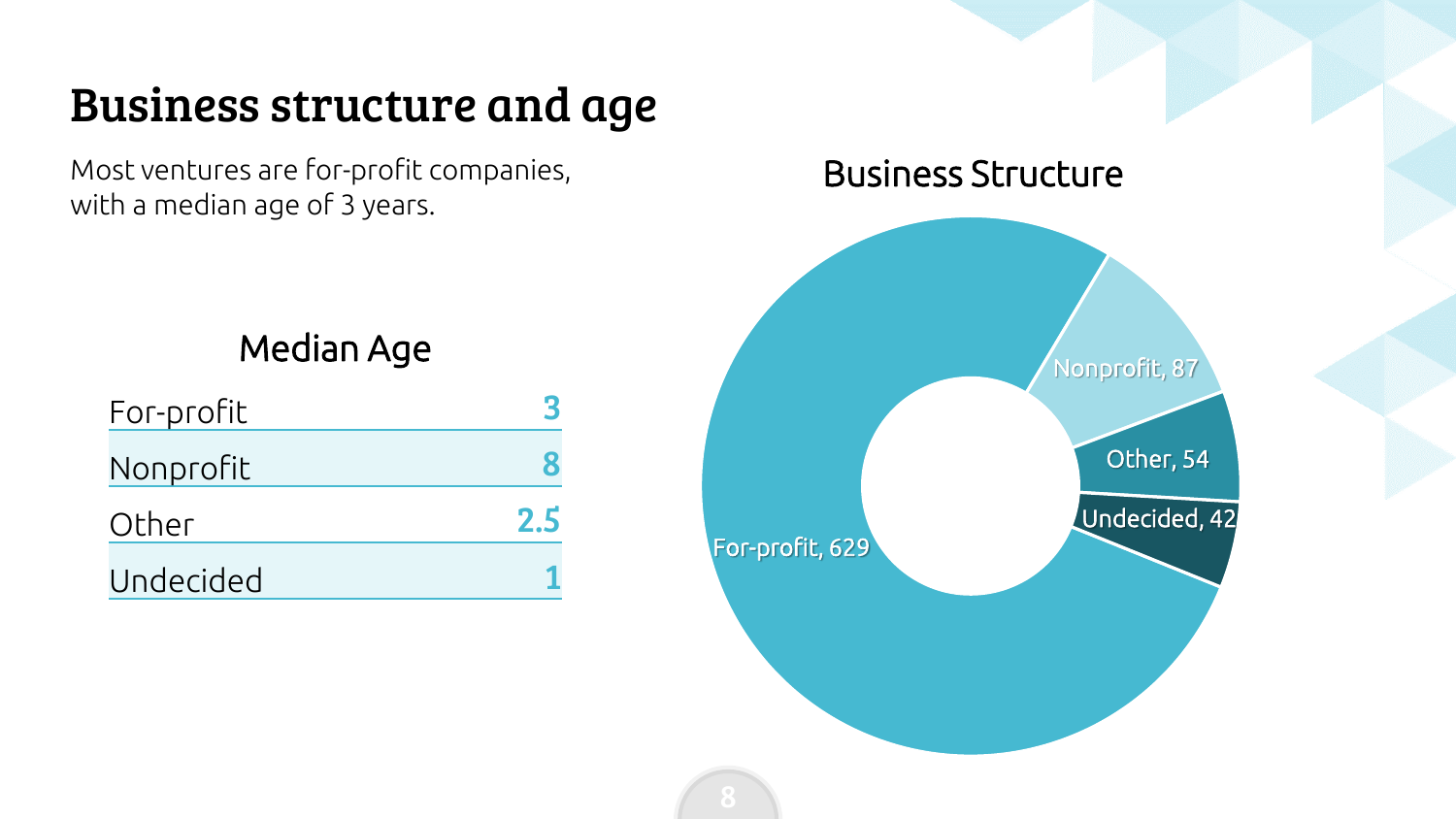#### <span id="page-9-0"></span>Top sectors

The most common sector for Central American ventures was agriculture (17%), similar to Guatemala and Nicaragua (the countries with the most ventures in this sample).

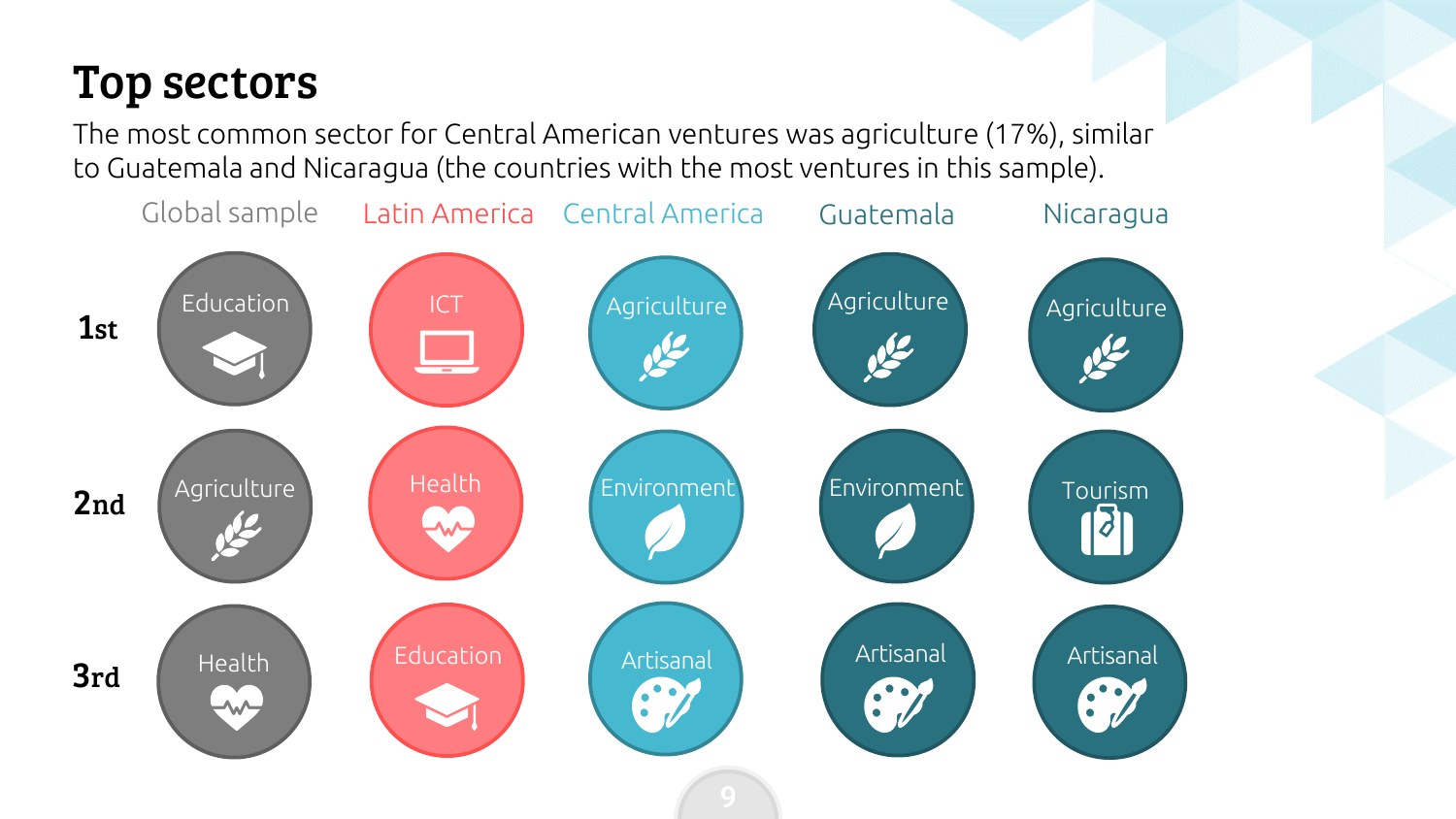#### <span id="page-10-0"></span>Venture performance

At the time of application, most ventures had earned revenue and hired employees, but fewer than half had raised funding. Compared to the global sample, Central American ventures were more likely to report revenue, employees, and debt.



Global sample

Note: These data represent performance in the year prior to application to an accelerator program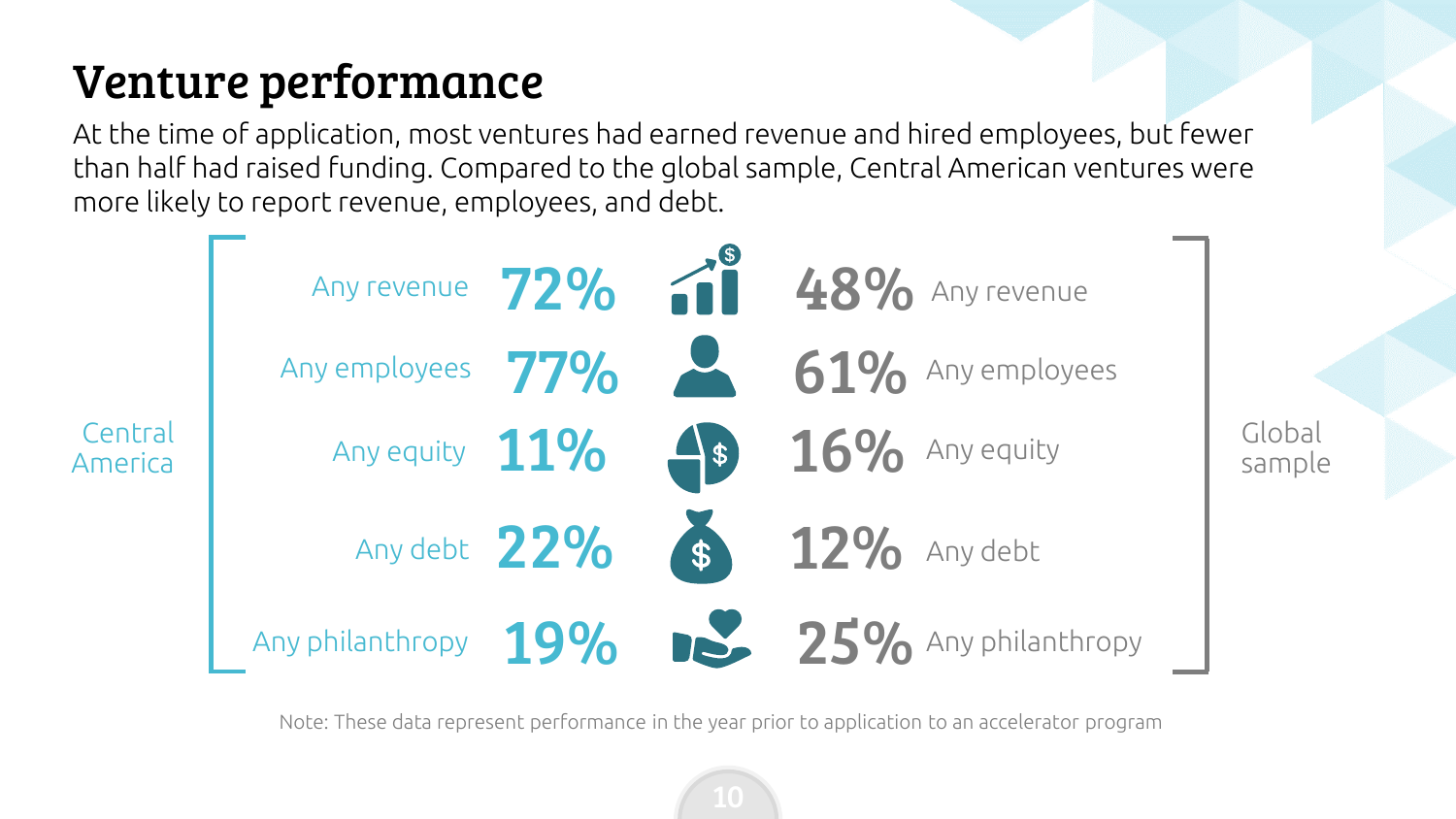#### <span id="page-11-0"></span>Venture performance by region and country

Central American ventures were more like to report revenue, employees, and debt than those in the Latin America sample. Looking at the country level, Guatemalan ventures were more likely to report philanthropy, while those in Nicaragua were more likely to report equity.

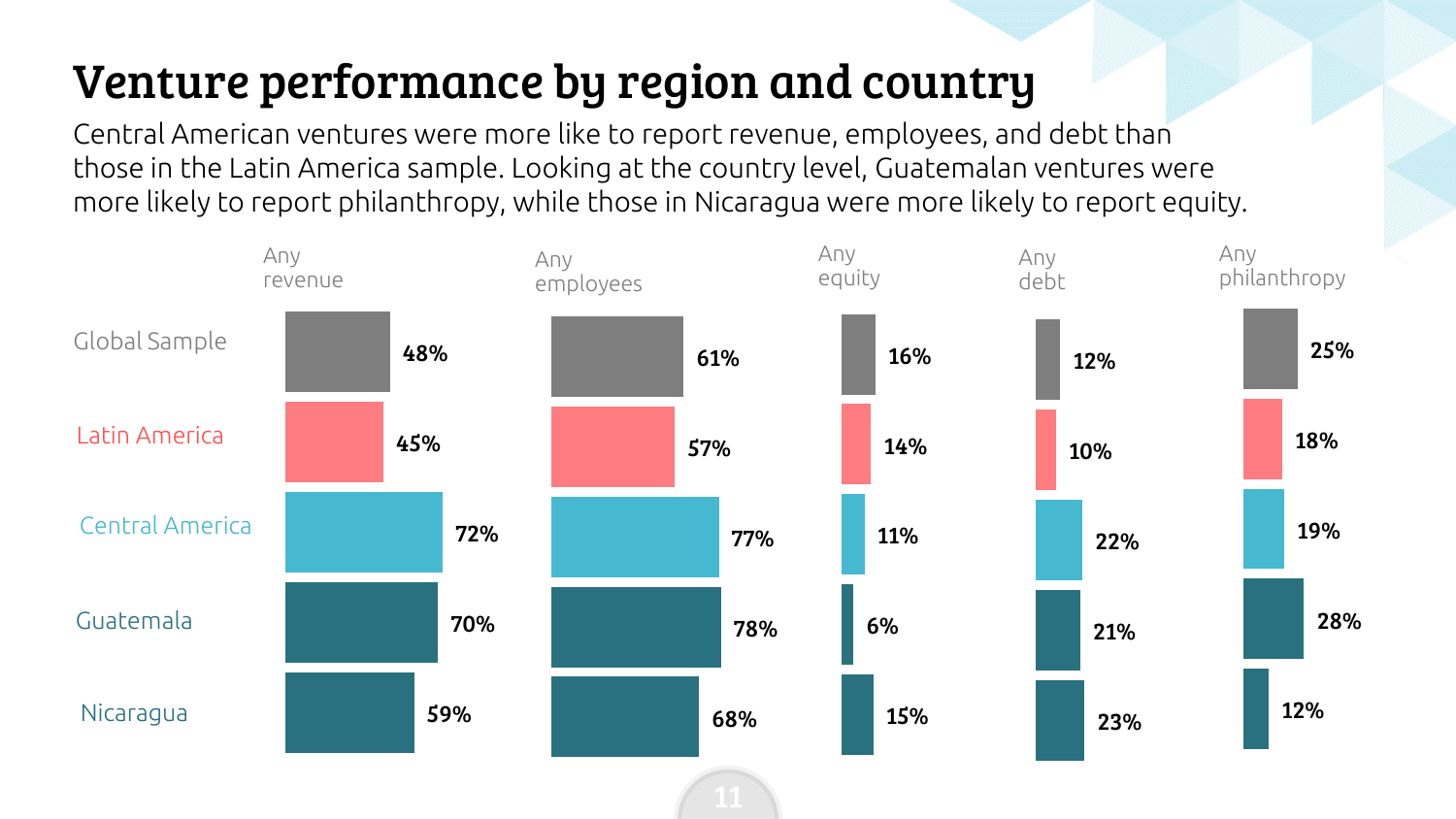#### <span id="page-12-0"></span>Founding teams by gender composition

More than two-thirds of the ventures in Central America include women on the founding team (69%), a greater proportion compared to the global sample (51%).





Global sample



Note: Applicants entered information for up to three founders.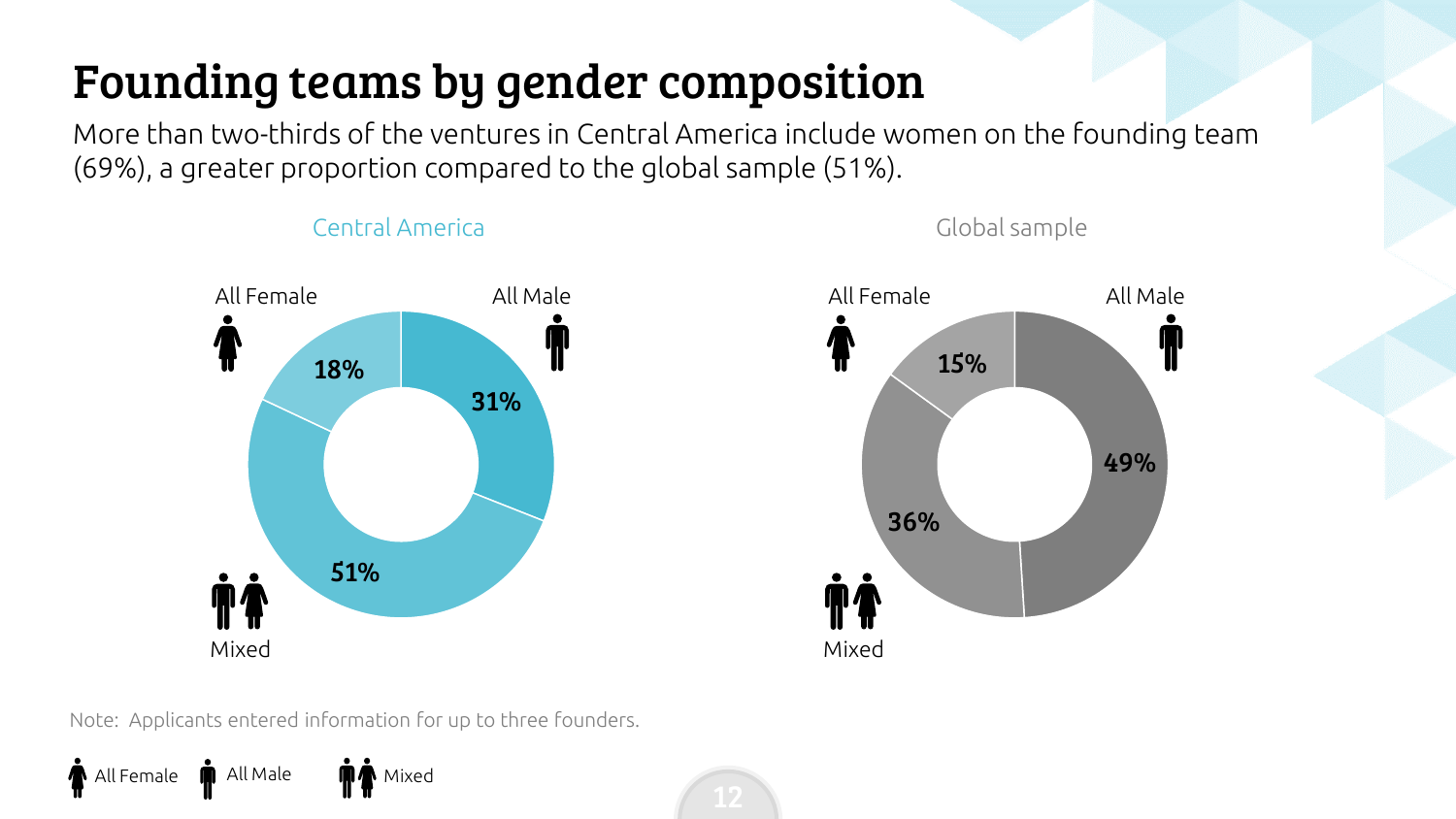### <span id="page-13-0"></span>Performance by gender

Mixed-gender founding teams (those with at least one woman and one man) were more likely to report revenue and employees than teams with only male founders.

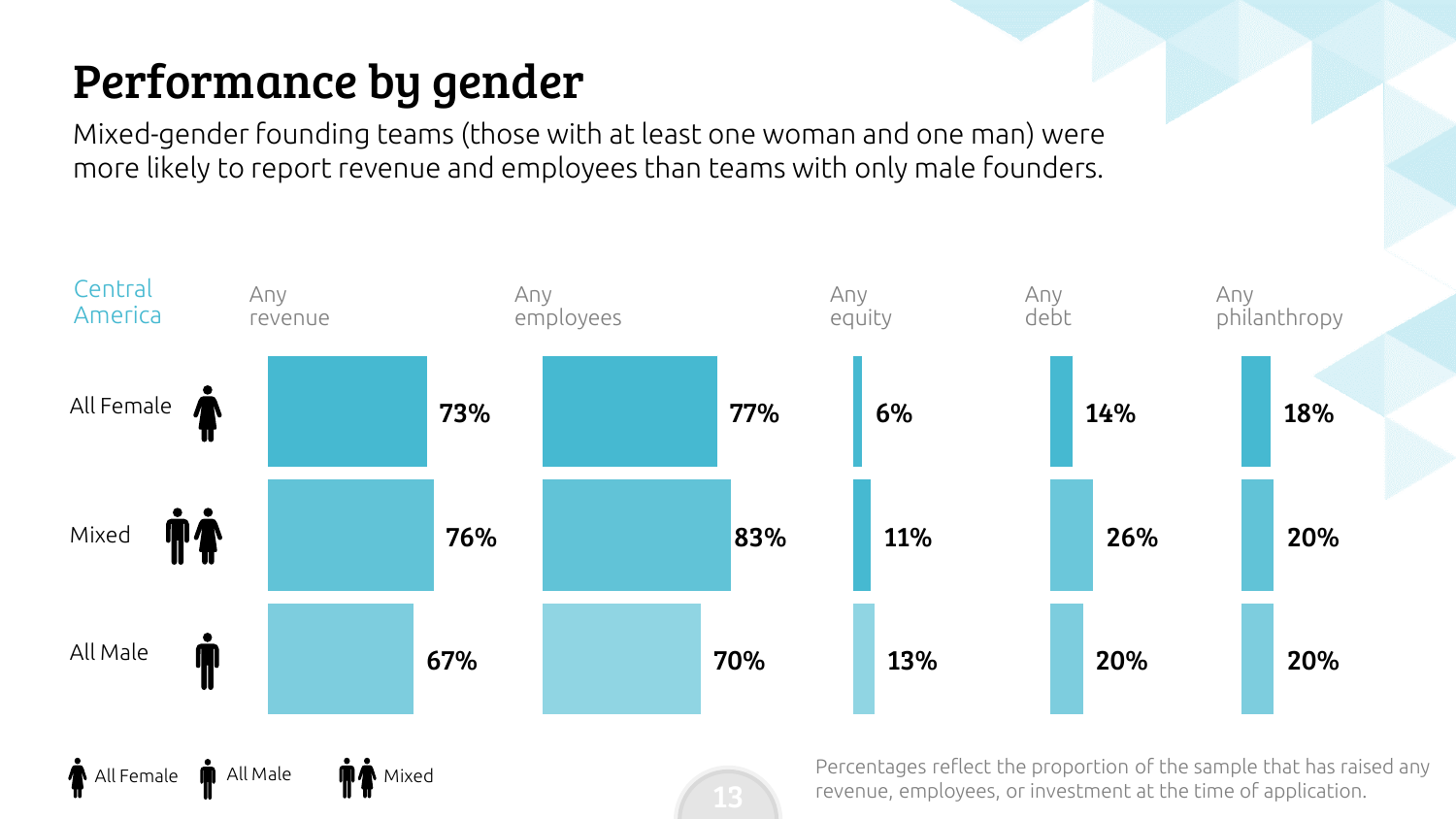### <span id="page-14-0"></span>Performance by gender and region

Female-founded ventures were the least likely to report equity upon application to an accelerator in the Global, Latin America, and Central America samples.



All Female  $\blacksquare$  All Male  $\blacksquare$  Mixed

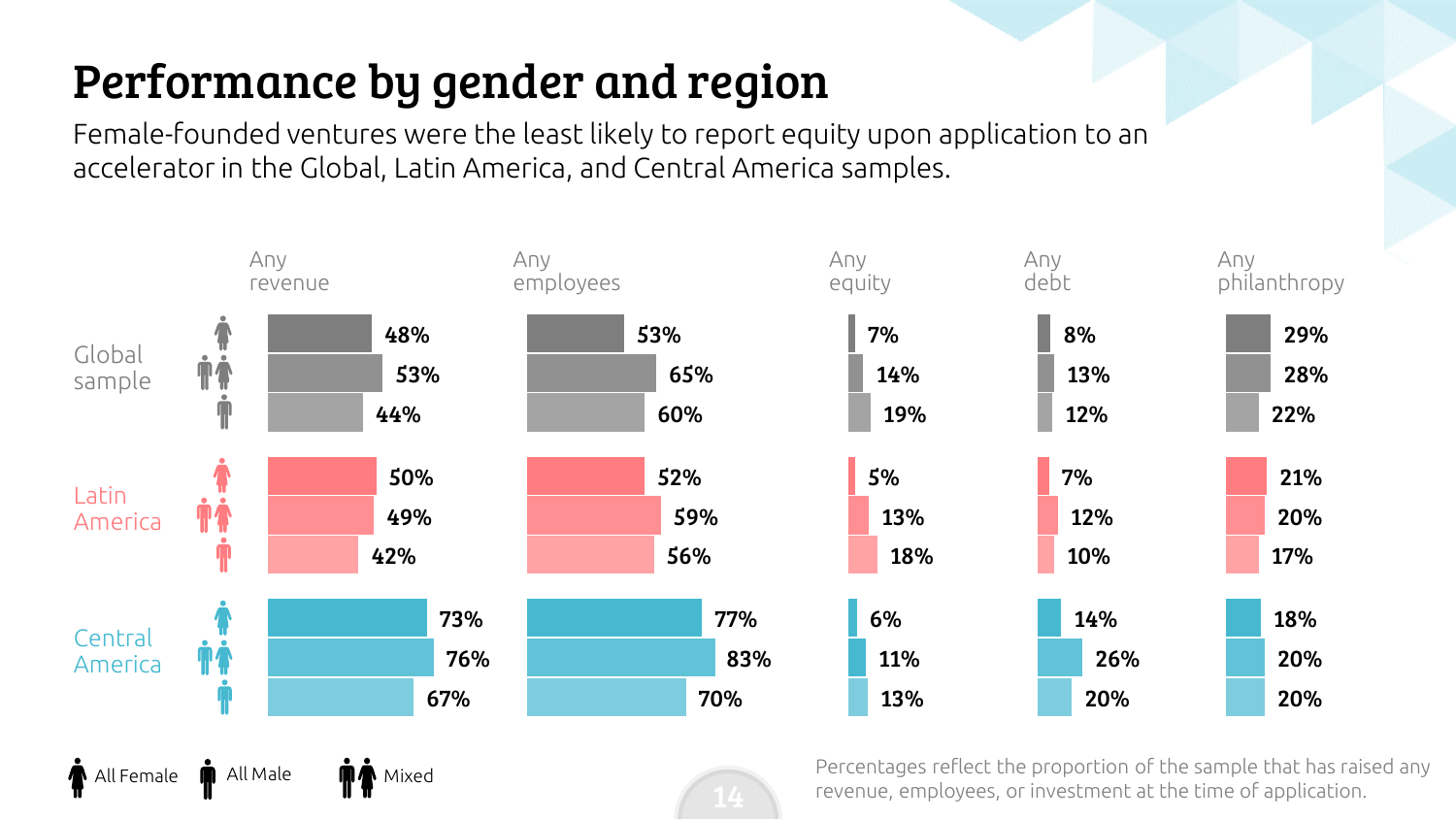### Performance by gender and country

There were few noticeable differences in performance based on team gender when comparing ventures in Nicaragua and Guatemala, except that all-female teams in Nicaragua were more likely to report debt, while those in Guatemala were more likely to raise philanthropic capital.



All Female **M** All Male **M M** Mixed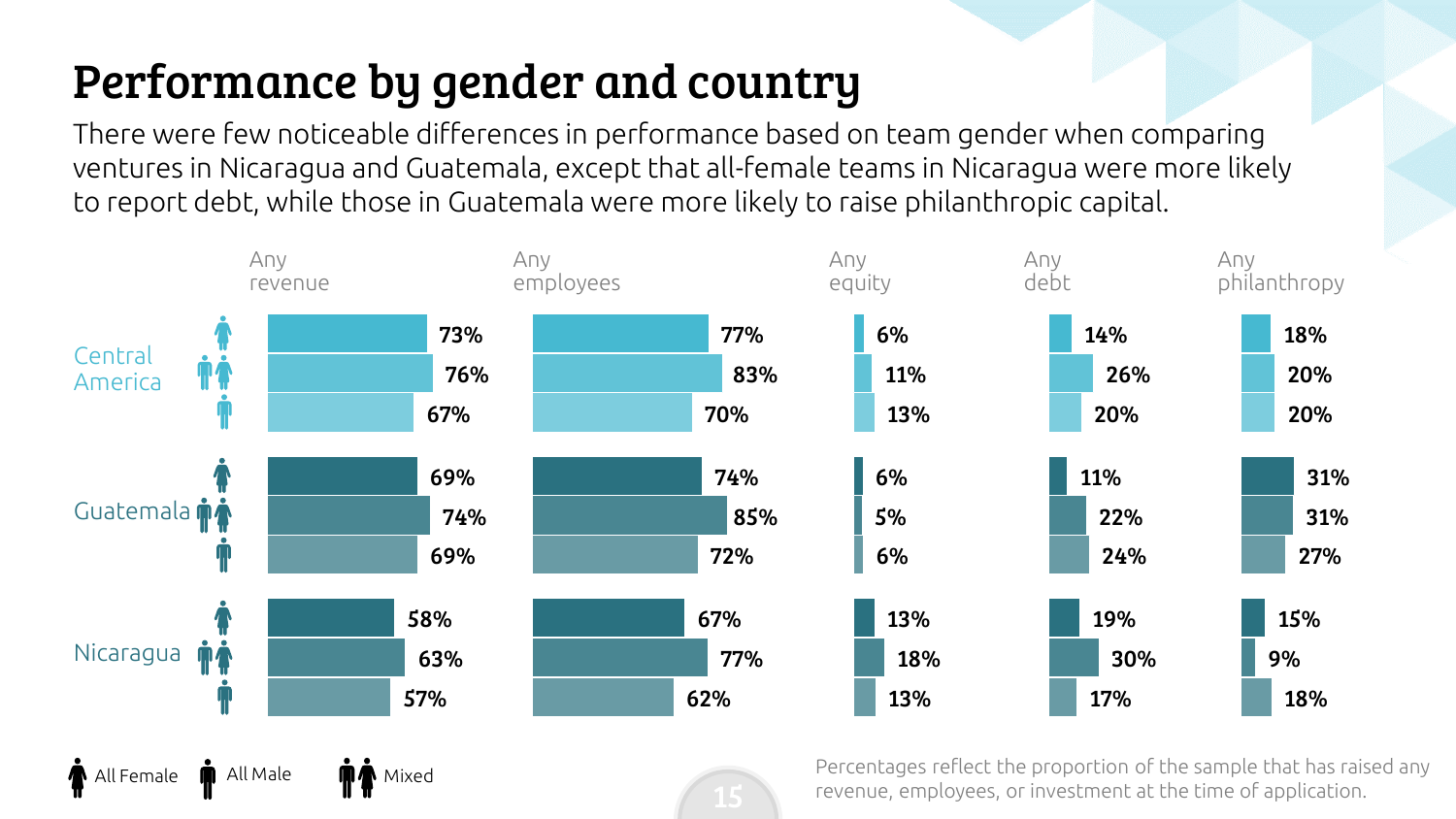#### Prior acceleration

23% of Central American ventures had previously participated in an accelerator program at the time of application. The data show few differences among Central American ventures, except that previously accelerated ventures were more likely to report philanthropic capital.

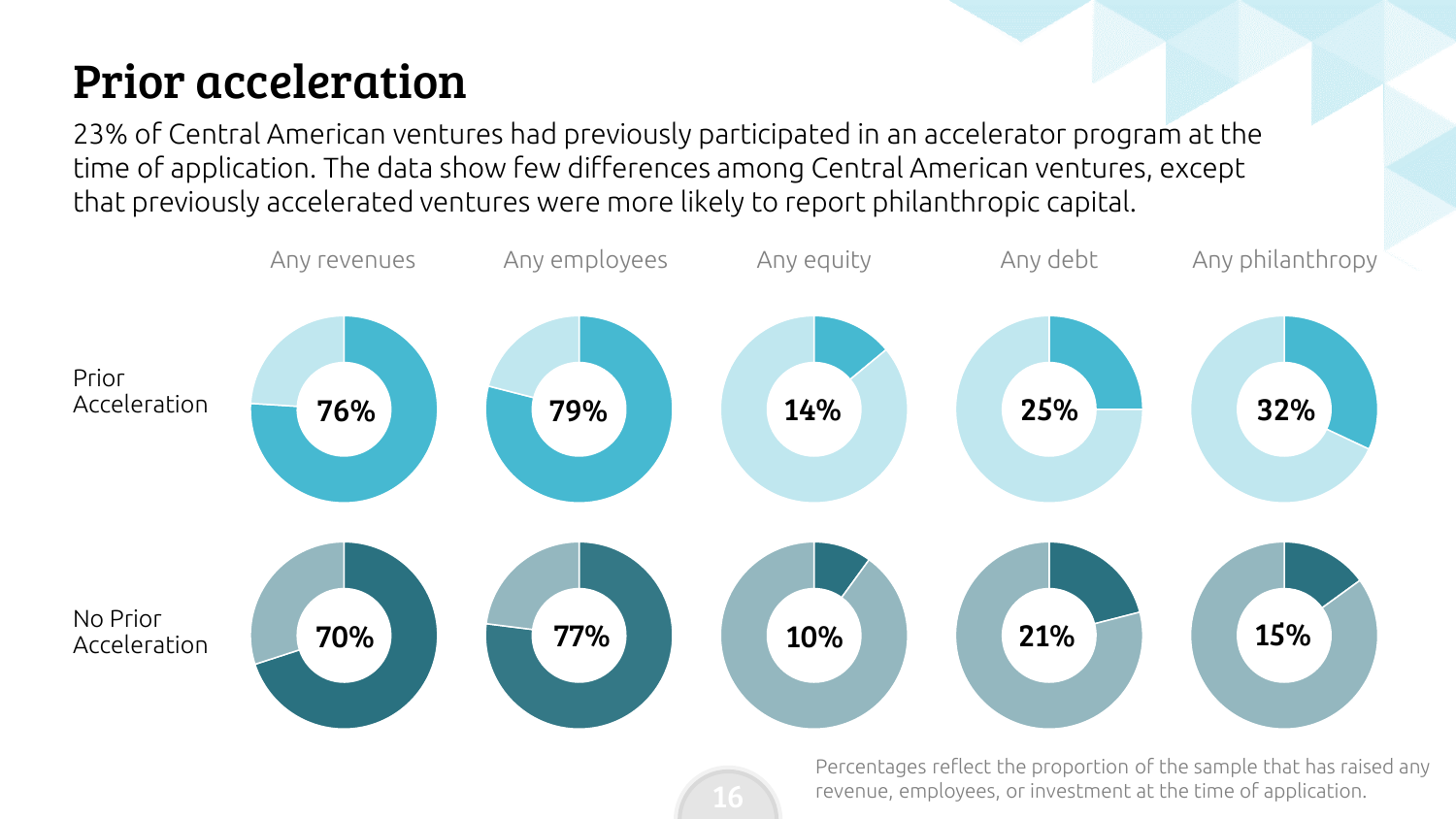#### Prior entrepreneurial experience

Nearly half of Central American applicants had previously founded a venture at the time of application. Those with this experience were significantly more likely to report revenue, employees, and philanthropy, but only slightly more likely to report equity.



Previously founded a venture Founder experience and equity raised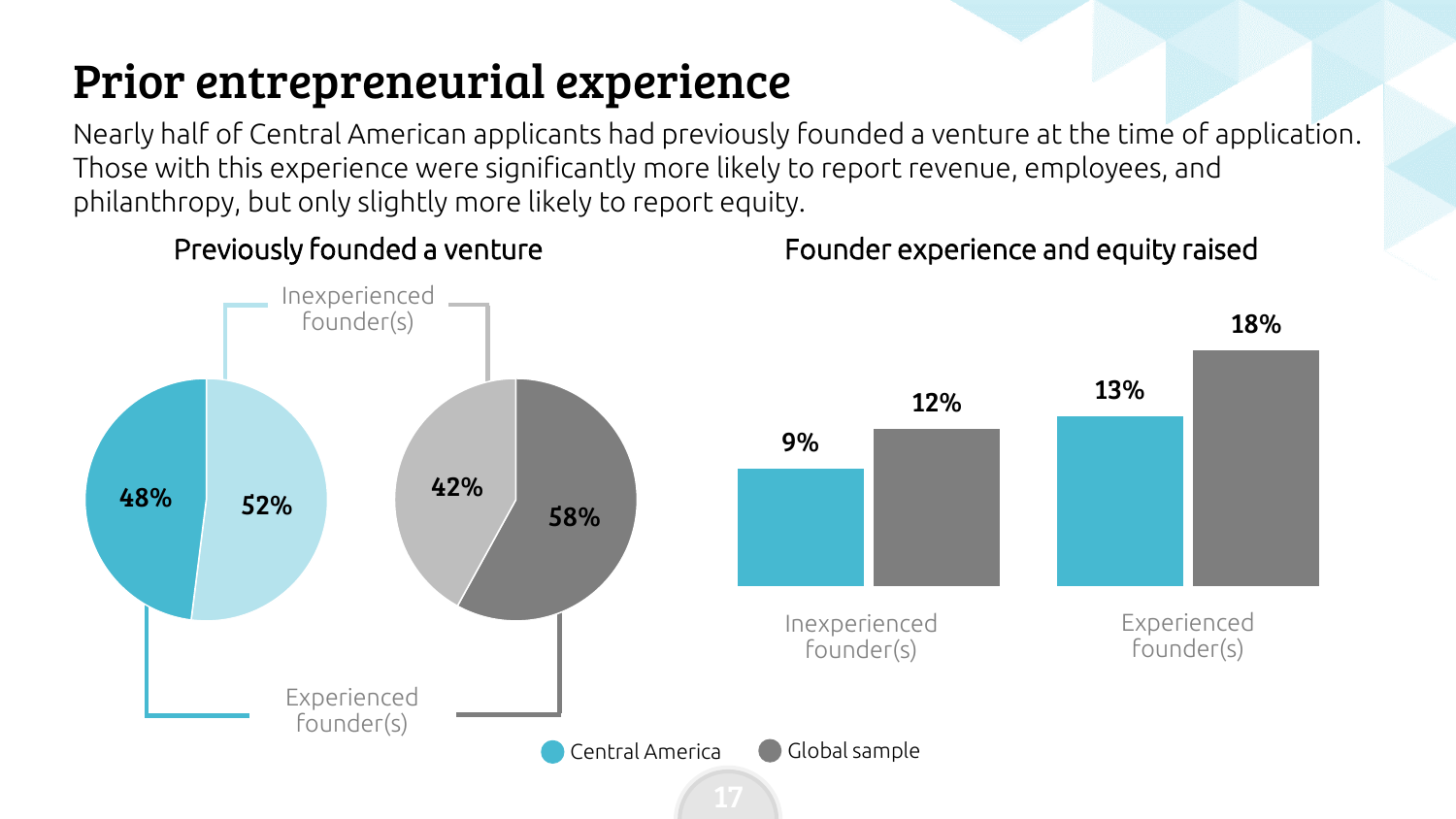## Intellectual property

44% of Central American ventures reported intellectual property (patents, trademarks, copyrights), just slightly more than the global sample at 42%. Ventures with intellectual property were significantly more likely to report revenue, employees, and investment.



any revenue, employees, or investment at the time of application.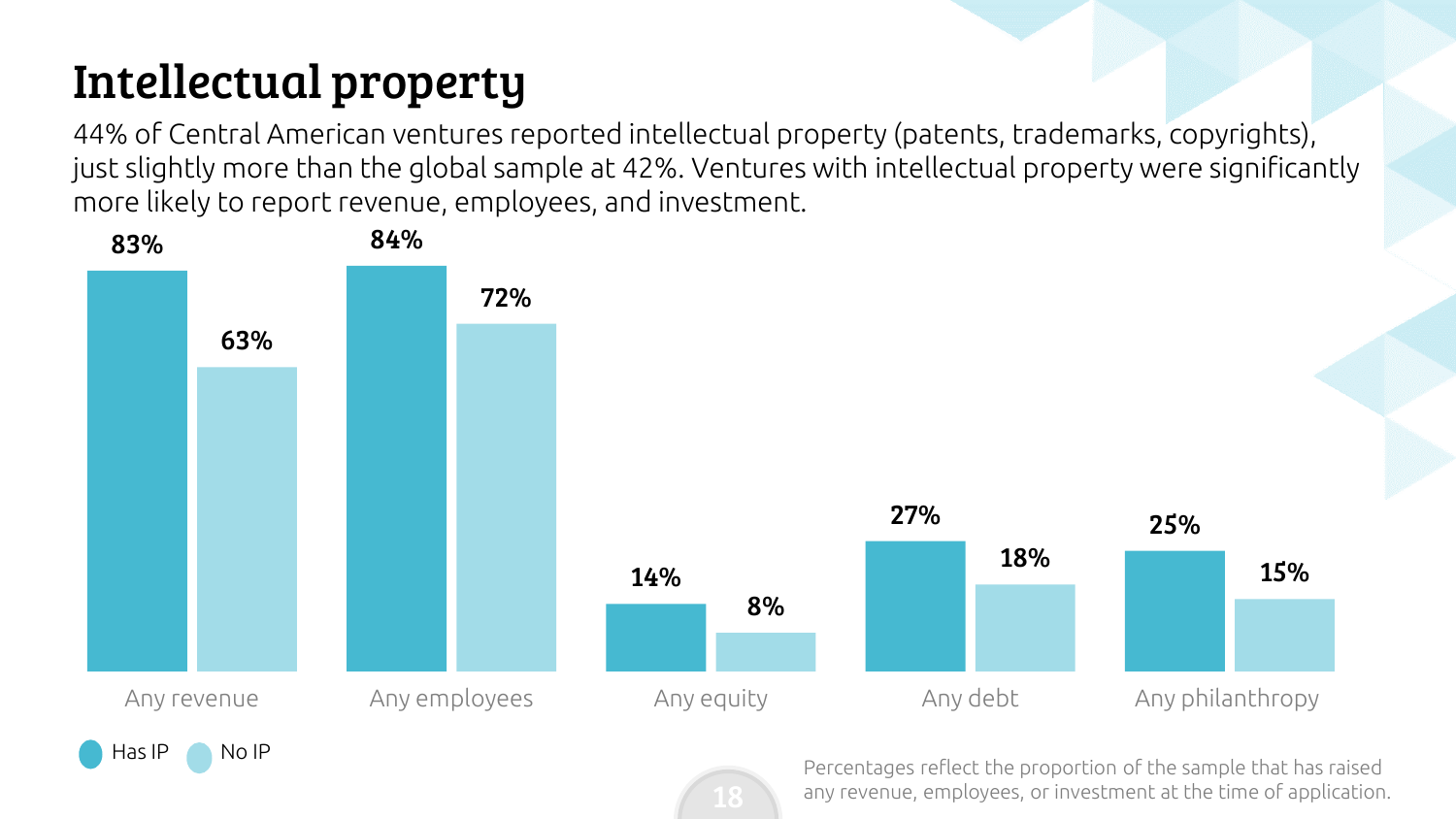#### Accelerator selection

42% of Central American applicants were selected and participated in a program.



Ventures that were selected to participate by an accelerator program were more likely to report prioryear revenues and employees.

Unlike the global sample, reporting equity and philanthropy did not correlate with a higher acceptance rate for Central American ventures.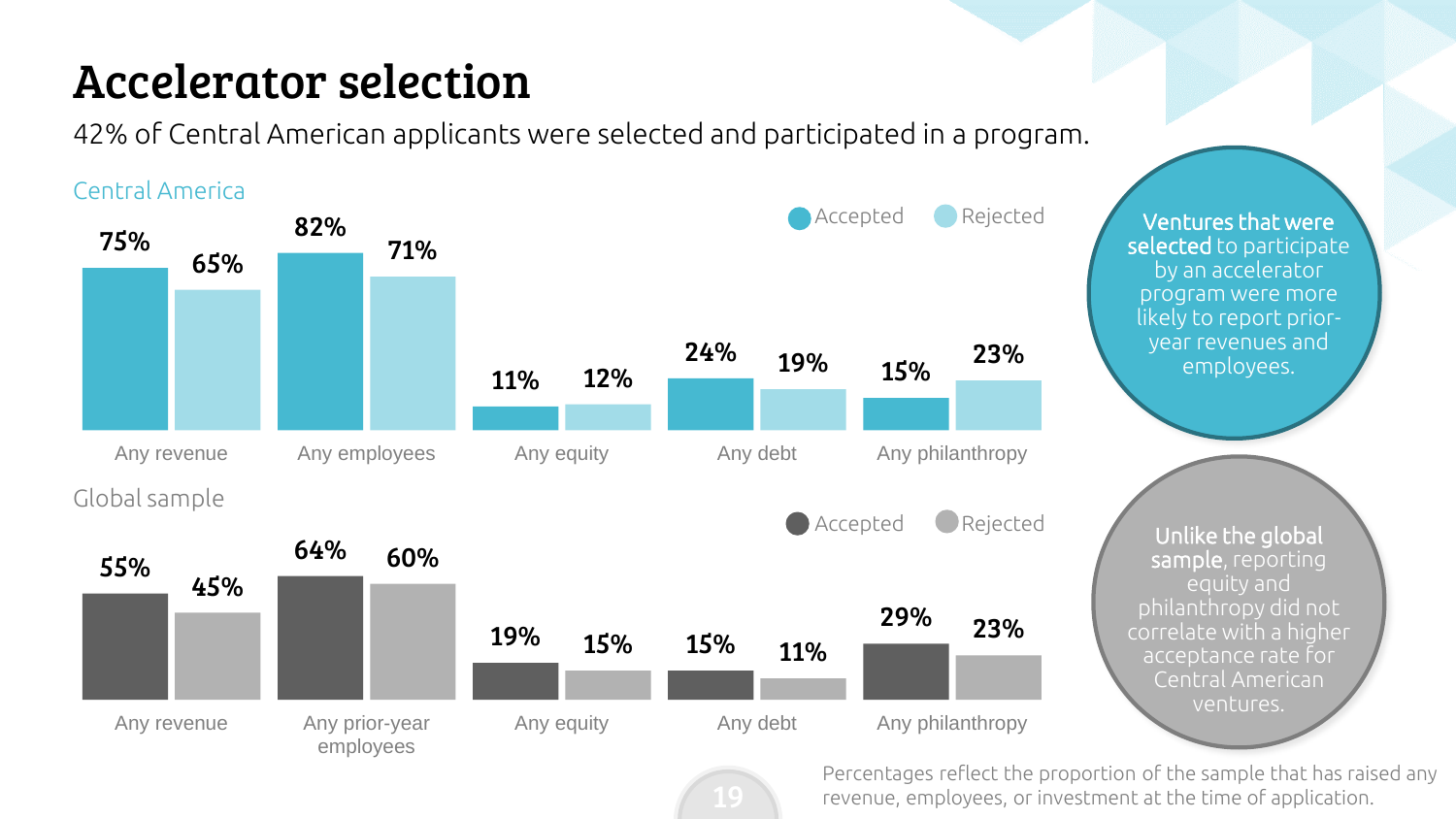#### <span id="page-20-0"></span>Desired benefits of acceleration

Business skills, networking, and direct funding were most often ranked as the most important benefit entrepreneurs hope to gain from acceleration.

| <b>Central America</b>     | Global sample           | The development of<br>business skills through                                                                       |
|----------------------------|-------------------------|---------------------------------------------------------------------------------------------------------------------|
| <b>Business skills 24%</b> | Network 23%             | acceleration was more<br>often a top priority for<br>Central American<br>ventures relative to the<br>global sample. |
| Network 20%                | Direct funding 22%      |                                                                                                                     |
| Direct funding 20%         | Mentors 17%             | Only 4% of ventures in<br>both the Central                                                                          |
| Mentorship 15%             | Business skills 15%     | America and global<br>samples ranked access<br>to fellow                                                            |
| Access to investors 10%    | Access to investors 12% | entrepreneurs as a top<br>desired benefit.                                                                          |
| Credibility 6%             | Credibility 6%          |                                                                                                                     |